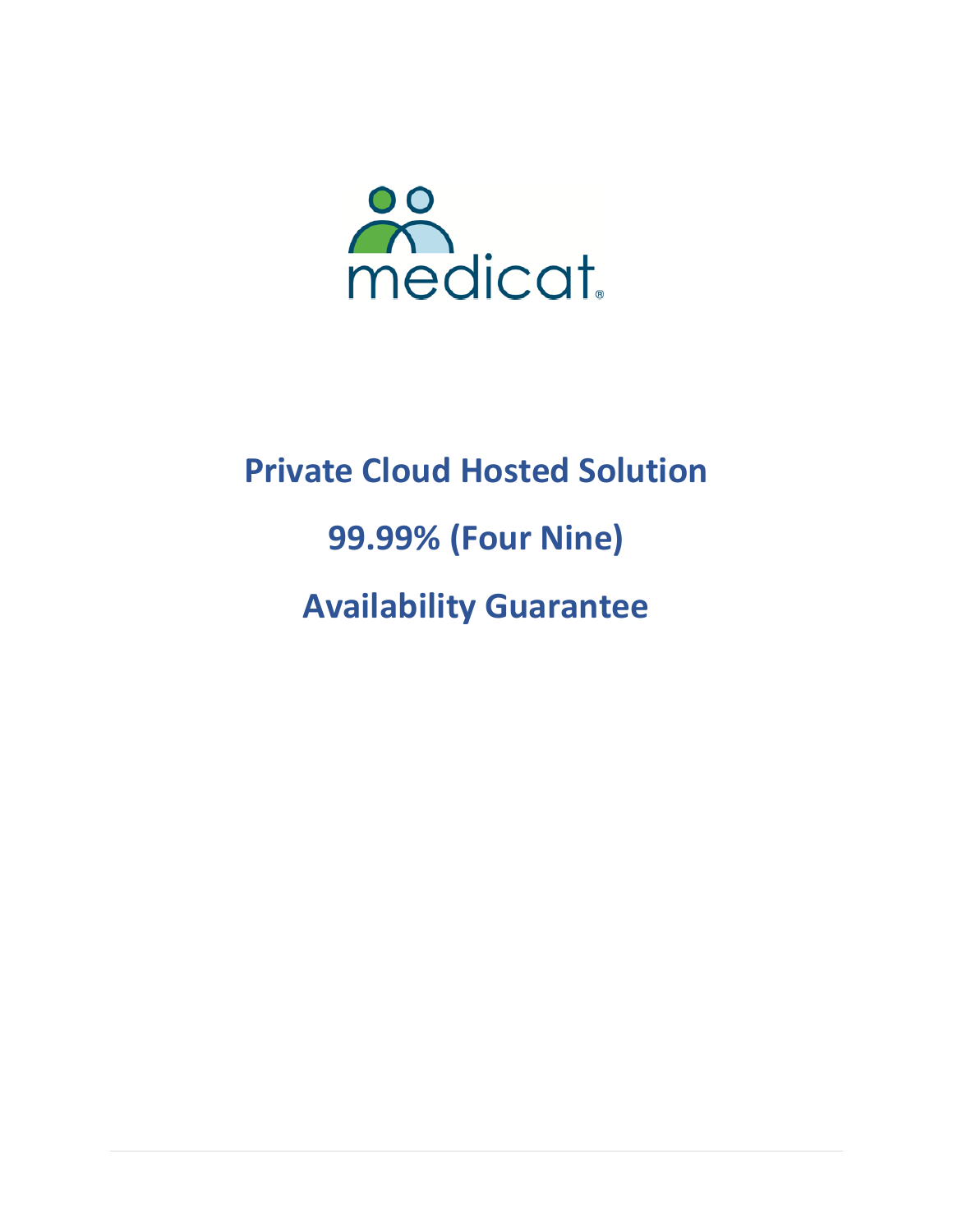

# **Table of Contents**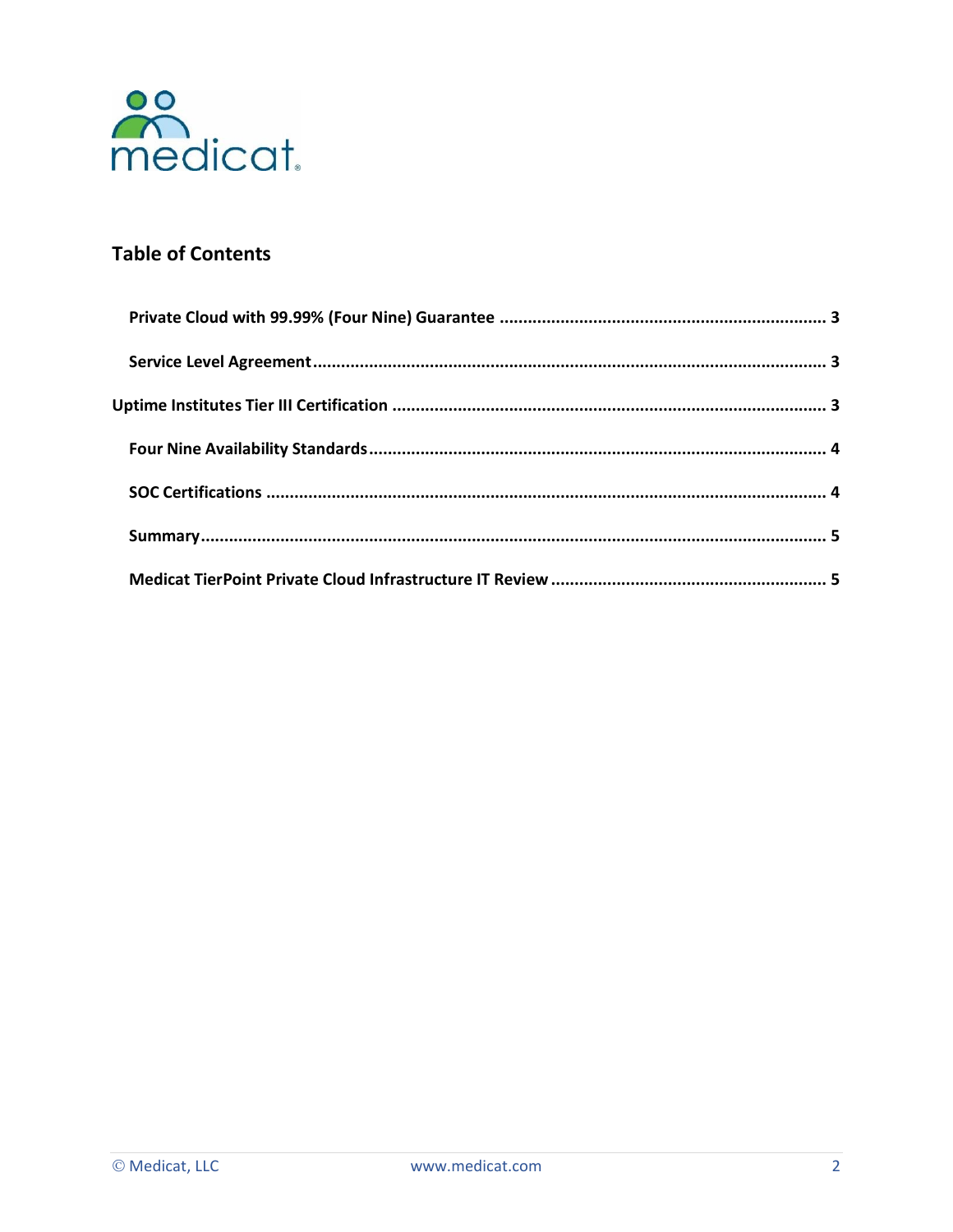## Private Cloud with 99.99% (Four Nine) Guarantee

Medicat has partnered with TierPoint to provide the only Private Cloud Hosted Solution for College Health that offers a Four Nine Uptime Guarantee as part of the Service Level Agreement (SLA). This document will explain why that investment is important to you and why it is critical to the security of your students' electronic Patient Health Information (ePHI).

Private Cloud is like public cloud in offering scalability and self-service, but it does so through proprietary architecture. Unlike public clouds, which deliver services to many organizations, and share a computing infrastructure across different users, business units, or businesses, a private cloud is a privately provisioned data center at the hosting facility with the following characteristics:

- Built to the specifications of a single organization
- Dedicated to a single organization
- Designed for protection and privacy of client ePHI
- Firewall protecting a limited number of clients
- One database per client; no shared data
- Direct control over client data

#### Service Level Agreement

A Service Level Agreement (SLA) is a contract between a service provider (EHR Vendor) and the end user (Client) that defines the level of service expected from the service provider.

One of the levels of service is "system uptime," which is a measure of the time each month the computer system will be available for use. Uptime is measured in percentages, specifically using the "Nine" system. The more nines in the guarantee, the more uptime, and as a result, fewer minutes or hours of potential "downtime."

- 99.00% availability = 7+ hours of unplanned downtime/month
- 99.90% availability = 43.8 minutes of downtime/month
- 99.99% availability = 4.38 minutes of downtime/month

Medicat has invested in the appropriate private cloud infrastructure to achieve a Four Nine Availability Guarantee. Most EHR companies do not offer a guarantee at all, or provide only a three nine (99.9%) guarantee. Imagine not having access to your patient records for nearly an hour on Monday morning! On the other hand, waiting a little over four minutes to resume use of your system is manageable.

Medicat's Private Cloud Hosted Solution has not been down in nearly two years.

## Uptime Institutes Tier III Certification

The [Uptime](https://uptimeinstitute.com/) Institute has created a four-tier ranking system as a benchmark for determining the reliability of a data center. This proprietary rating system is based on the amount of system uptime guaranteed, and starts at a Tier I ranking which is used by companies that can afford to be down many hours each month. The top ranking is Tier IV, and required by government agencies, financial markets, and NASA, which cannot afford to be down at all.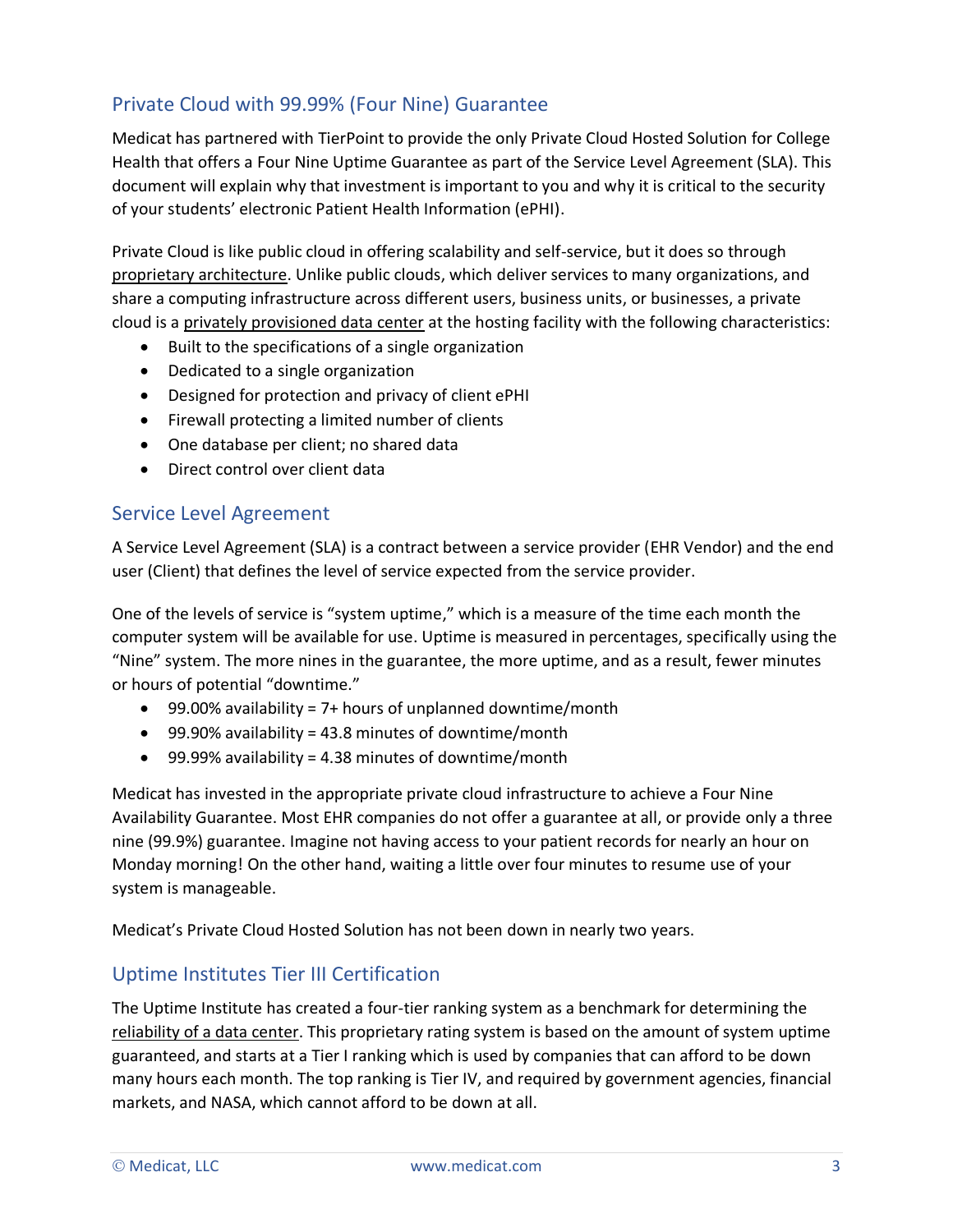Tier III certified data centers are utilized by larger businesses and are chosen for their uptime and redundancy measures, which include:

- 99.982% uptime (Tier III Uptime)
- No more than 1.6 hours of downtime per year
- N+1 fault tolerant providing at least 72-hour power outage protection

 $N+1$  Redundancy means that the facility has what is required to operate, plus a backup. The "N" represents what is required for a cloud facility to operate. The backup, or redundancy, can include items like power feeds, diverse network paths, UPS, and diesel generators, and is defined as the duplication of critical components or functions of a system with the intention of increasing reliability of the system.

## Four Nine Availability Standards

How did Medicat take a secure TierPoint Private Cloud (99.982% uptime) data center and improve on that in order to offer the Four Nine Availability Standard (99.99% uptime) in our SLA? By investing in two key areas:

- First, the intentional design of our Private Cloud within the TierPoint Research Triangle Park (RTP) facility to a Fault Tolerant, High Availability 2(N+1) standard. There are two fully duplicated and independent Medicat data centers, each with N+1 Fault Tolerant, solid state hardware enabling stateful (real time) internal failover of all SAN and network components.
- Second, the creation of a pre-built Warm Standby Disaster Recovery site at a comparable TierPoint facility in Chicago, Illinois, which creates geographic redundancy.

The Warm Standby Disaster Recovery site continuously receives and archives client data from the RTP site. Should a catastrophic, non-recoverable event disable the TierPoint facility in RTP (e.g., direct hit by a large tornado), Medicat would bring up the Warm Standby site in Chicago, and users could resume their work with only a brief interruption.

This "brief interruption" is measured in Recovery Time Objective (RTO) and Recovery Point Objective (RPO). RTO measures the time it takes for the system to resume functioning, and RPO measures the amount of time elapsed since the last backup of data.

Medicat's defined RTO and RPO guarantees:

- A Localized event at the RTP facility that requires failover to the secondary N+1 Data Center:
	- o RTO: 3 minutes
	- o RPO: 15 seconds
- A Geographic event that requires failover to the Warm Standby Disaster Recover Data Center in Chicago:
	- o RTO: 1 hour
	- o RPO: 15 minutes

## SOC Certifications

Service Organization Control (SOC) reports—created by the American Institute of Certified Public Accountants (AICPA)—are internal control reports on the offerings furnished by a service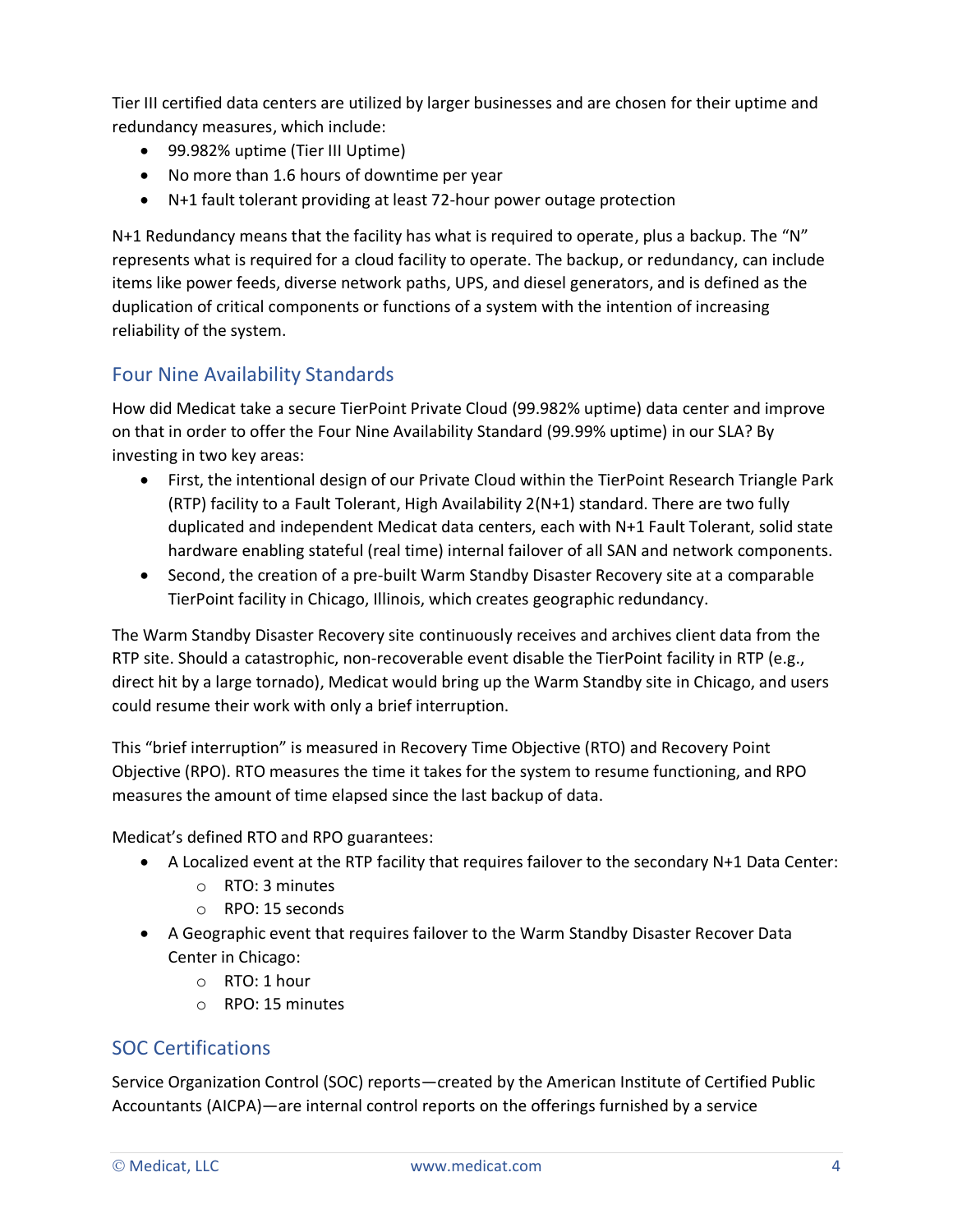organization, which provide important information for users to appraise the risks involved with an outsourced service. Performed by an independent third party, these reports are essential for service providers to build trust with clients.

Certifications and Examinations showing compliance with Federal and Industry Standards around security, processes, and procedures are also required to achieve high availability standards. TierPoint is audited annually under HIPAA, PCI DSS, Type 2 SOC 1, Type 2 SOC 2, and SOC 3 standards. Medicat is audited annually under Type 2 SOC 2 + HITRUST CSF and SOC 3 standards, which includes HIPAA.

A company that has successfully completed Type 2 SOC 2 Examination has certified that its system is designed to keep its [clients' sensitive data secure](http://netgainit.com/managed-it-services/technology-onesource-with-premium-it-security) over time. When it comes to the cloud and related IT services, such performance and reliability is essential, and is being required more often by regulators, examiners, and auditors.

## Summary

When considering an EHR vendor offering a cloud hosted solution, there are many parts that make the whole, and weighing those against your IT departments' risk tolerance is critical in choosing an EHR partner. Medicat's Private Cloud Hosted solution was built knowing we would have to pass the most rigorous security testing by the IT departments of every college and university in the country. Accordingly, Medicat has passed those tests by every college and university that has considered Medicat, numbering well over 200.

Medicat's investment in the Private Cloud Hosted solution with a Four Nine Guarantee is arguably the most secure hosted solution in college health today. A comparison with any other EHR Hosted Solution will quickly demonstrate the security advantages provided in Medicat's solution.

The trust that the college health market places in Medicat has been demonstrated in the market choice over the past decade. Medicat has grown from 70 college health clients in 2005 to over 450 college health clients in 2017. Medicat sees the evolution of College Health EHR moving toward a Campus-wide Student Success System meeting the needs of various clinics and departments across campus with dashboard reporting to inform protocols for student retention and success.

To meet this growing demand, Medicat believes it starts with the most secure Private Cloud Hosted Solution available, which supports an extremely robust, intuitive, and easy to use Patient Health Management System. This investment confirms Medicat's continued commitment to the success of our college health clients as they seek to meet the ever-increasing needs of their students.

## Medicat TierPoint Private Cloud Infrastructure IT Review

#### **Medicat TierPoint RTP Data Centers:**

- Fault Tolerant, High Availability 2N Standard
- 2 identical N+1 systems: one for Production, one on Standby
- Synchronous (real time) replication of data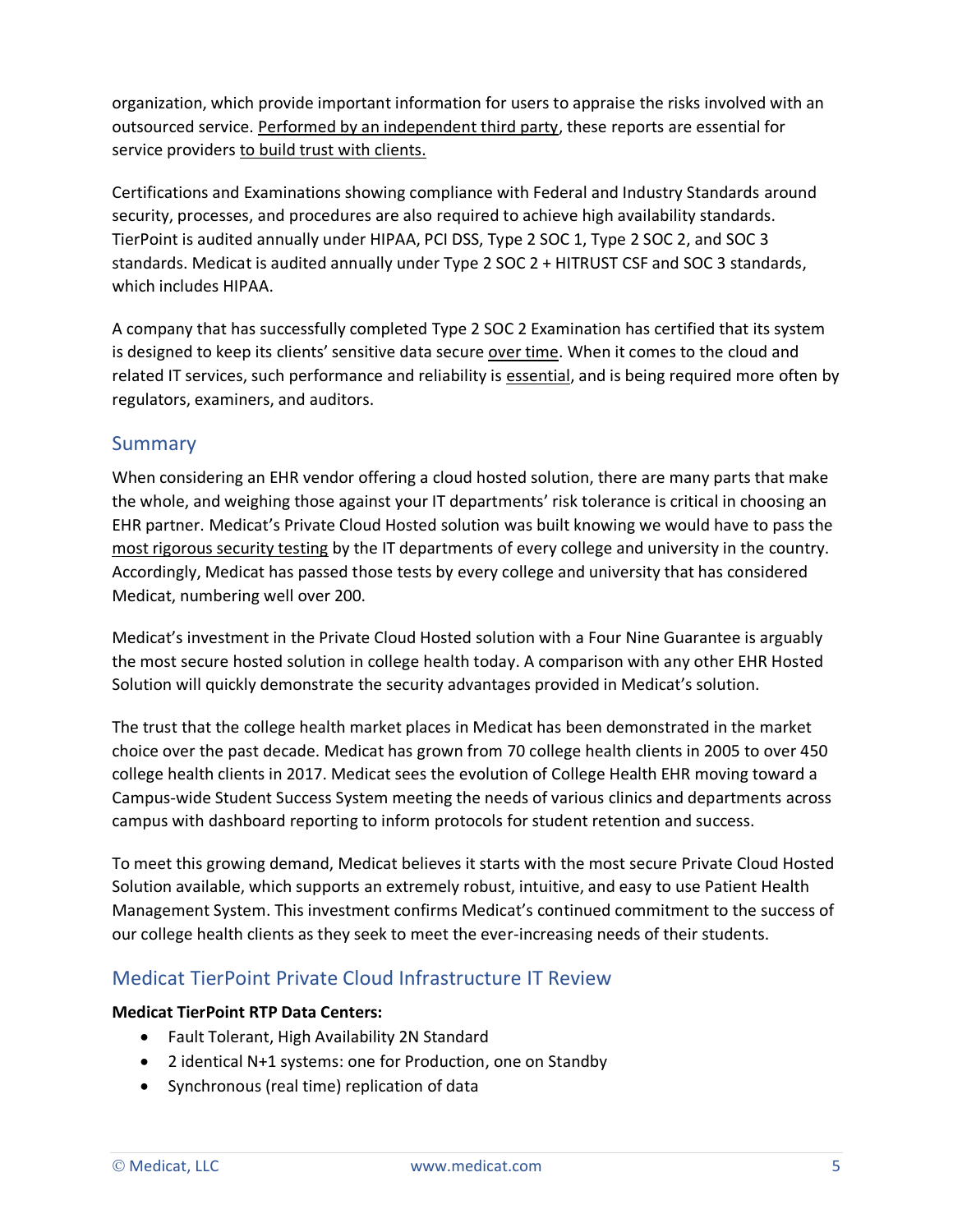- $\circ$  Synchronous replication is typically used to provide [high availability](http://searchdatacenter.techtarget.com/definition/high-availability) of critical applications. In this scenario, [failover](http://searchstorage.techtarget.com/definition/failover) from the primary to secondary array is nearly instantaneous, to ensure little to no application downtime.
- RTO: 3 minutes
- RPO: 15 seconds

#### **Medicat TierPoint Chicago Warm Standby Disaster Recovery Data Center:**

- "Warm Site" Pre-staged for Production
- Asynchronous Replication every 15 minutes
- RTO: 1 hour
- RPO: 15 minutes

#### **Medicat's Hosted Systems Management:**

- Microsoft Operating Systems
- Regularly Scheduled Maintenance Windows to Deploy Patches & Updates
- No Maintenance Downtime
- Monitor Latest Updates on Patch Threats & Vulnerabilities
- Firewall IPS & Antivirus Gateway Checking
- Real Time Server Antivirus Checking
- Secured System Privileges
- Audited activities in Front and Behind Firewall.
- 24/7/365 Security Operations Center
- SIEM Security Incident Event Management

#### **Medicat's Hosted Technology:**

- Data Security:
	- o Client data in silos, never co-mingled in a database with other clients
	- o Data encrypted at rest and in transit
	- o PHI or software never sent/saved to local devices
- Granular Permissions & Full Auditing
- Security Incident Event Management
- 24/7 Alerts on Unauthorized Attempts
- Login Authentication & Security
- Protected File System
- Remote Desktop Protocol (RDP) Encryption
	- o Terminal Services vs. Web-Based Authentication
- Medicat Patient Portal (MPP) is audited for security and vulnerability testing by SecureWorks